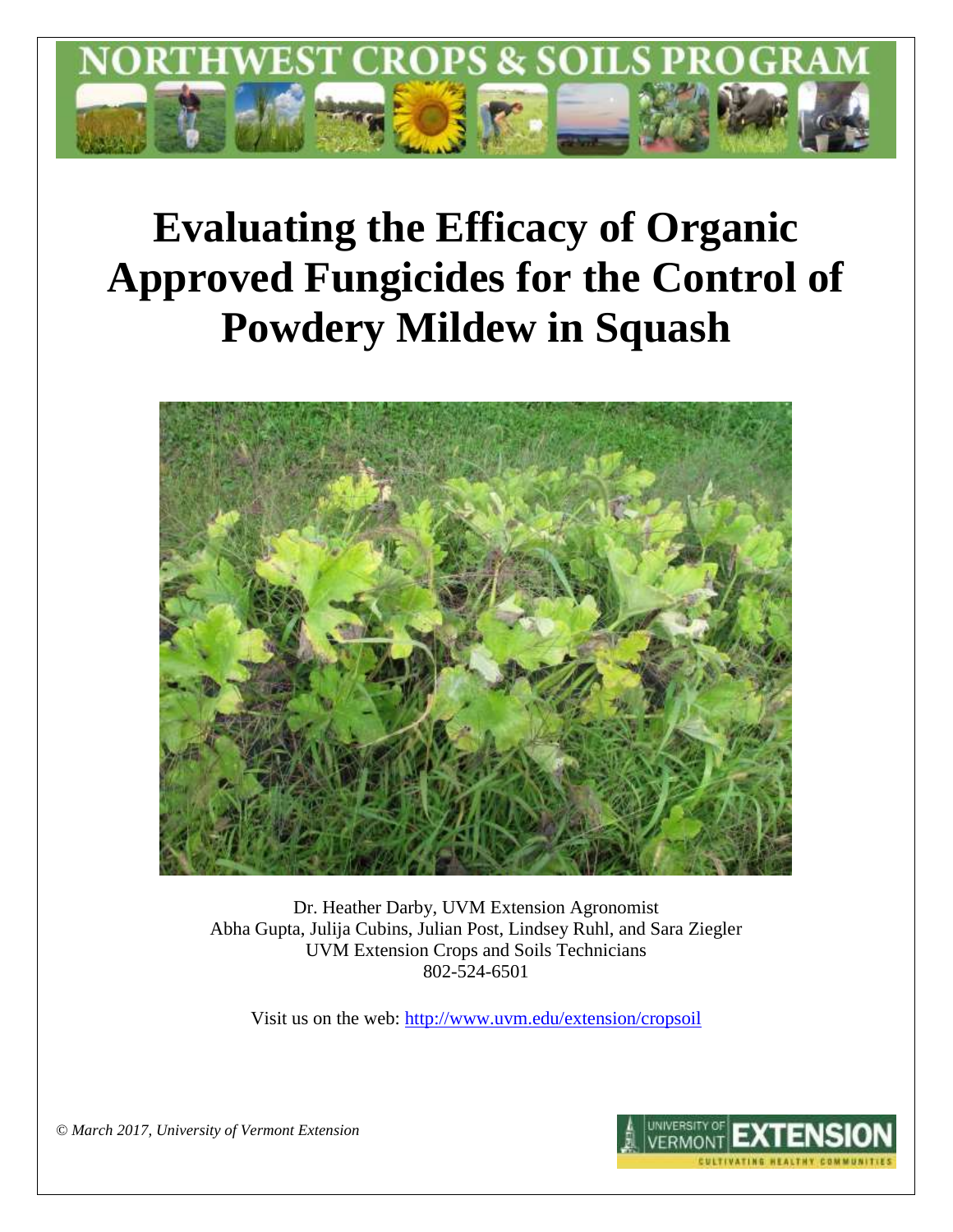## **2016 EVALUATING THE EFFICACY OF ORGANIC APPROVED FUNGICIDES FOR THE CONTROL OF POWDERY MILDEW IN SQUASH**

Dr. Heather Darby, University of Vermont Extension heather.darby[at]uvm.edu

Powdery mildew grows well in environments with high [humidity](http://en.wikipedia.org/wiki/Humidity) and moderate temperatures and can be problematic on crops in the Northeast. Cucurbit crops face powdery mildew and often downy mildew on a yearly basis and significant yields losses have been reported. The family of cucurbits is an important part of the diversified crop mix of a typical commercial vegetable farm in Vermont and throughout the Northeast. Growers have been using cultural practices, fungicides, and multiple plantings to mitigate crop loss from powdery mildew, however, the impact of the disease is seasonally dependent and still represents a consistent loss.



**Image 1. Powdery mildew on squash stem (left) and leaf (right), Alburgh, Vermont, 2016.**

Consumers have become more aware and concerned about the potential health risks and environmental impacts of pesticide use and increased their demand for organic products. As a result, there is greater interest in biopesticides as a potential low-impact management tool. Biopesticides contain microorganisms that work as the active ingredient, which produce a toxin, prey on disease, and/or induce plant resistance. Most of the microorganisms occur naturally in soil or on plant surfaces. These products have not been adequately evaluated in the northeast. Exploring the applications of biofungicides on the broad family of cucurbit crops has potential to positively impact these crops as well as other specialty crops that may benefit from these novel biofungicides. The main objective of this project is to determine the efficacy of organically approved biofungicides for control of powdery mildew in cucurbits.

# **MATERIALS AND METHODS**

The trial was conducted at Borderview Research Farm in Alburgh, VT. The experimental design was a randomized complete block with split plots and four replications. Main plots were five spray treatments (all approved by the Organic Materials Review Institute (OMRI)) and one control, with no fungicide applied (Table 1). Spray treatments consisted of four biofungicides: Regalia (plant extract), Cease *(Bacillus subtilus),* Sonata *(Bacillus pumilus),* Actinovate *(Streptomyces lydicus),* and a copper-based fungicide, Champ.

| <b>Spray</b>    | <b>Active ingredient</b> |  |  |
|-----------------|--------------------------|--|--|
| Actinovate      | Streptomyces lydicus     |  |  |
| $\text{Case} +$ |                          |  |  |
| Milstop         | Bacillus subtilus(Cease) |  |  |
| adjuvant        |                          |  |  |
| Champ           | Copper based             |  |  |
| Regalia         | Plant extract            |  |  |
| Sonata          | <b>Bacillus pumilus</b>  |  |  |

|  | Table 1. Spray treatment information, 2016. |  |
|--|---------------------------------------------|--|
|  |                                             |  |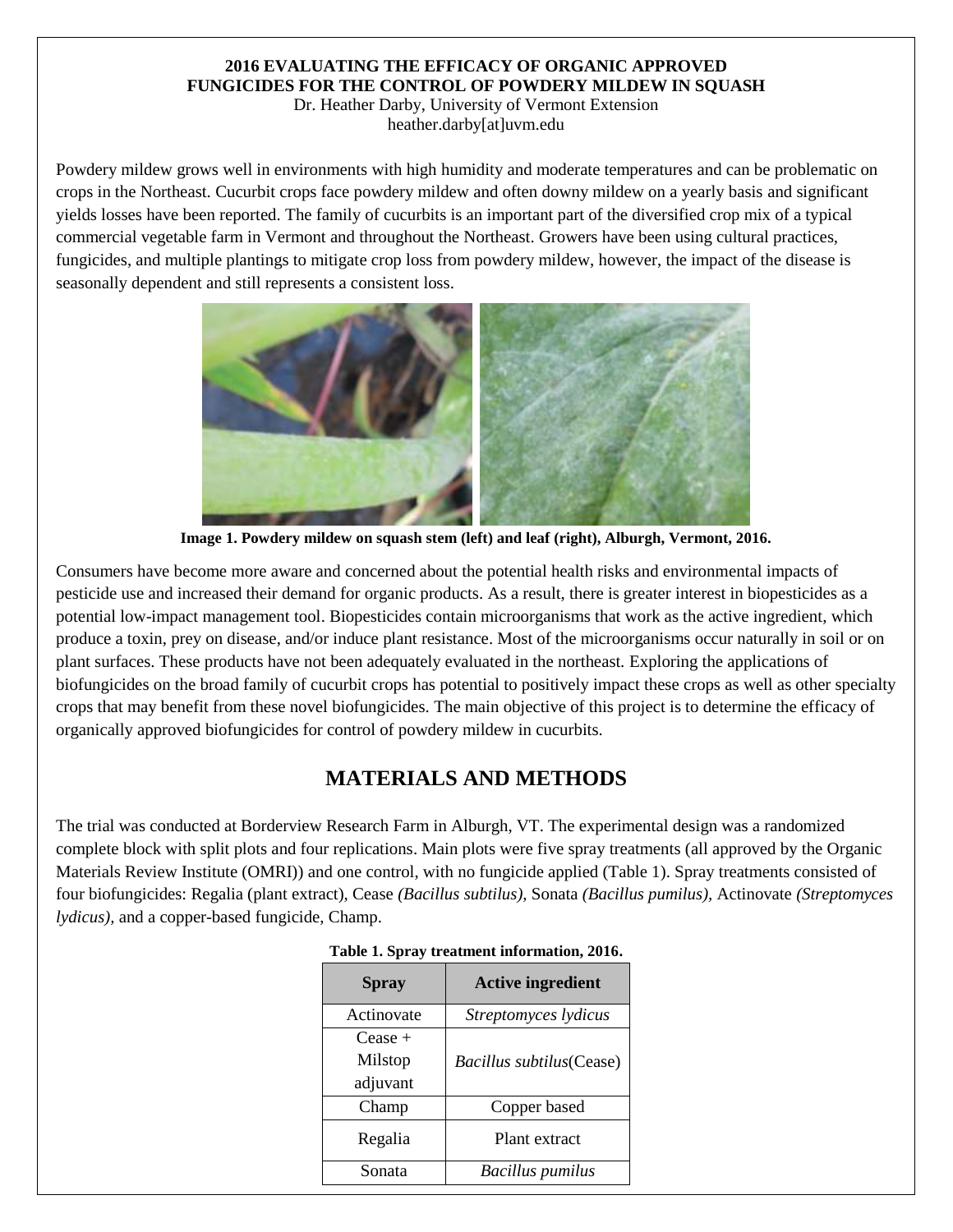The split plots consisted of two varieties of acorn squash: 'Reba,' which is resistant to powdery mildew and 'Jet,' which is susceptible to powdery mildew. Plots were 12' x 23' with 5' buffers to prevent cross-contamination from biofungicide spray. Squash was spaced 5' between rows and 2' within the row. The previous crop was dry beans. The field was rototilled prior to planting. General plot management is listed in Table 2.

|                                | <b>Borderview Research Farm</b>                        |  |  |  |
|--------------------------------|--------------------------------------------------------|--|--|--|
| <b>Trial Information</b>       | Alburgh, VT                                            |  |  |  |
| <b>Soil Type</b>               | Benson rocky silt loam                                 |  |  |  |
|                                | 8-15% slope                                            |  |  |  |
| <b>Previous crop</b>           | Dry beans                                              |  |  |  |
| <b>Tillage methods</b>         | Rototiller                                             |  |  |  |
|                                | 'Jet' acorn squash, powdery mildew susceptible, 85 DTM |  |  |  |
| <b>Varieties</b>               | 'Reba' acorn squash, powdery mildew resistant, 90 DTM  |  |  |  |
| <b>Fertilizer date</b>         | 30-Apr, 0.91 tons $ac^{-1}$ Pro-gro (5-3-4)            |  |  |  |
| <b>Greenhouse seeding date</b> | $16$ -May                                              |  |  |  |
| <b>Planting date</b>           | $3-J$ un                                               |  |  |  |
| <b>Plant spacing</b>           | $2' \times 5'$                                         |  |  |  |
| <b>Plot size</b>               | $12' \times 23'$                                       |  |  |  |
| <b>Flowering date</b>          | $23$ -Jun                                              |  |  |  |
| Powdery mildew arrival date    | $14$ -Jul                                              |  |  |  |
| <b>Harvest date</b>            | $15-Sep$                                               |  |  |  |

|  | Table 2. General plot management, biofungicide efficacy in squash trial, Alburgh, VT, 2016. |  |  |  |  |
|--|---------------------------------------------------------------------------------------------|--|--|--|--|
|--|---------------------------------------------------------------------------------------------|--|--|--|--|

The squash was transplanted on 3-Jun. Spray treatments were applied on 17-Jun and sprayed seven times, approximately every 7-14 days, until 11-Aug, using a  $CO<sub>2</sub>$  pressurized backpack sprayer. Powdery mildew was first sighted on 14-Jul. Plots were scouted weekly, beginning on 5-Aug and continued till 1-Sep. On 1-Sep a final assessment of powdery mildew severity was made by visually assessing the percentage of the plant biomass in each plot infected with powdery mildew. Plots were harvested on 15-Sep. Data was collected on the number of plants harvested, the number of marketable fruit, the number of unmarketable fruit, and the marketable fruit weight which was used to calculate overall yields. A subsample of 10 squash from each variety per plot was stored to evaluate storage life. The stored squash was examined once every three weeks for three months, spoiled squash was removed, and the number of removed squash was noted to determine an overall storage score.

Results were analyzed with an analysis of variance in SAS (Cary, NC). The Least Significant Difference (LSD) procedure was used to separate cultivar means when the F-test was significant ( $p < 0.10$ ).

Variations in yield and quality can occur because of variations in genetics, soil, weather and other growing conditions. Statistical analysis makes it possible to determine whether a difference among varieties is real, or whether it might have occurred due to other variations in the field. At the bottom of each table, a LSD value is presented for each variable (i.e. yield). Least Significant differences (LSD's) at the 10% level of probability are shown. Where the difference between two treatments within a column is equal to or greater than the LSD value at the bottom of the column, you can be sure in 9 out of 10 chances that there is a real difference between the two varieties. Treatments that were not significantly lower in performance than the highest value in a particular column are indicated with an asterisk. In the following example, A is significantly different from C but not from B. The difference between A and B is equal to 1.5, which is less than the LSD value of 2.0. This means that these varieties did not differ in yield. The difference between A and C is equal to 3.0, which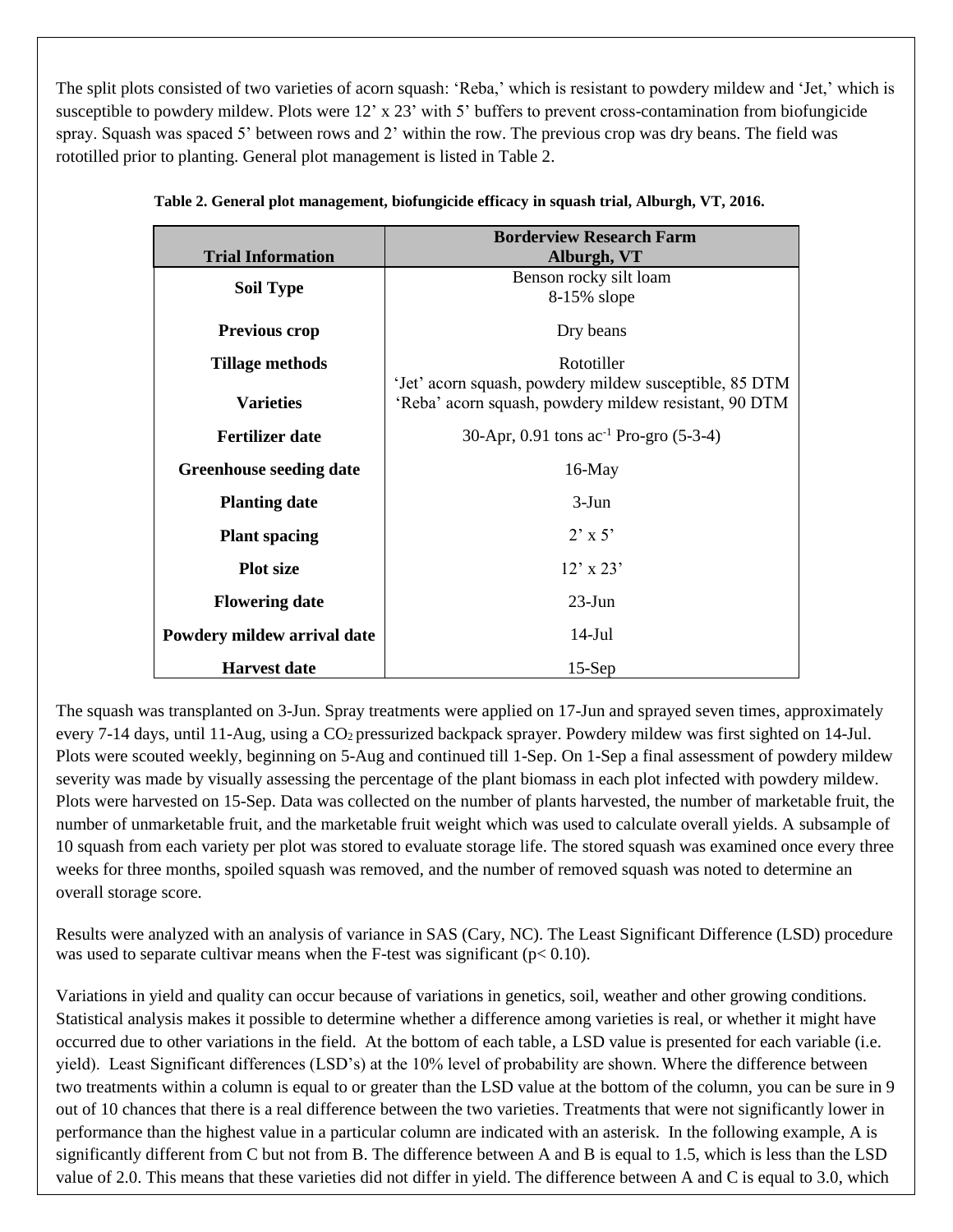is greater than the LSD value of 2.0. This means that the yields of these varieties were significantly different from one another. The asterisk indicates that B was not significantly lower than the top yielding variety.

| <b>Variety</b> | Yield  |
|----------------|--------|
| A              | 6.0    |
| B              | $7.5*$ |
| O              | 9 O*   |
| <b>LSD</b>     | 2.0    |

# **RESULTS AND DISCUSSION**

Seasonal precipitation and temperature were recorded with a Davis Instrument Vantage Pro2 weather station, equipped with a WeatherLink data logger at Borderview Research Farm in Alburgh, VT. The growing season was dryer than normal with May-September getting 7.27 fewer inches of precipitation as compared to historical averages (Table 3). Temperatures in June-July were comparable to normal averages, while May and August-September were at least 1.8 degrees warmer than normal, per month. Overall, there were an accumulated 2562 Growing Degree Days (GDDs) this season, approximately 268 more than the historical average.

| Alburgh, VT                       | <b>May</b> | June    | July    | <b>August</b> | <b>September</b> |
|-----------------------------------|------------|---------|---------|---------------|------------------|
| Average temperature $(^{\circ}F)$ | 58.1       | 65.8    | 70.7    | 71.6          | 63.4             |
| Departure from normal             | 1.80       | 0.00    | 0.10    | 2.90          | 2.90             |
|                                   |            |         |         |               |                  |
| Precipitation (inches)            | 1.50       | 2.80    | 1.80    | 3.00          | 2.50             |
| Departure from normal             | $-1.92$    | $-0.88$ | $-2.37$ | $-0.93$       | $-1.17$          |
|                                   |            |         |         |               |                  |
| Growing Degree Days (base 50°F)   | 340        | 481     | 640     | 663           | 438              |
| Departure from normal             | 74         | 7       |         | 82            | 104              |

#### **Table 3. Seasonal weather data collected in Alburgh, VT, 2016.**

Based on weather data from a Davis Instruments Vantage Pro2 with WeatherLink data logger. Alburgh precipitation data from August-October was provided by the NOAA data for Highgate, VT. Historical averages are for 30 years of NOAA data (1981-2010) from Burlington, VT.

When comparing spray treatments across both varieties of squash, no significant difference was seen between treatments in the number of marketable or unmarketable fruit (Table 4). A significant difference was seen for the proportion of plants that produced fruit and were harvested, with Regalia being the best performer as 100.0% of its plants produced fruit. However, all other treatments except for Sonata performed comparably to Regalia. Overall, the marketable fruit from each treatment averaged 93.5%.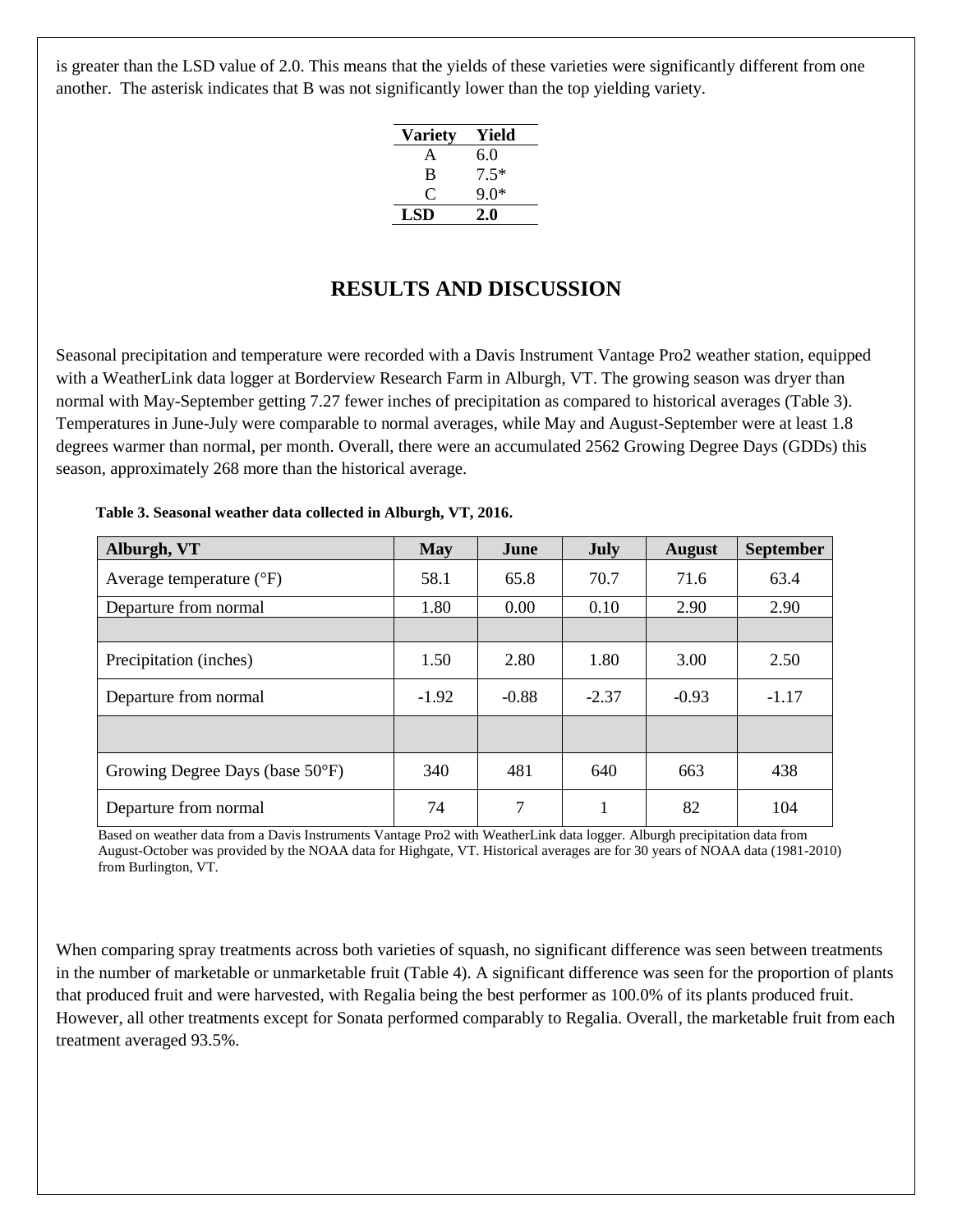| Table 4. The effect of spray treatment on plot characteristics across acorn squash varieties Jet and Reba, Alburgh, VT, 2016. |                  |                           |                  |                                |  |
|-------------------------------------------------------------------------------------------------------------------------------|------------------|---------------------------|------------------|--------------------------------|--|
|                                                                                                                               | Marketable fruit | <b>Unmarketable fruit</b> | Marketable fruit | <b>Harvested plants</b>        |  |
| <b>Treatment</b>                                                                                                              | fruit $ac^{-1}$  | fruit $ac^{-1}$           | % of total       | % of total plants<br>from plot |  |
| <b>Actinovate</b>                                                                                                             | 15000            | 1300                      | 92.4             | 99.0*                          |  |
| <b>Cease</b>                                                                                                                  | 14000            | 868                       | 94.2             | $99.0*$                        |  |
| Champ                                                                                                                         | 14600            | 1100                      | 93.2             | 99.0*                          |  |
| Regalia                                                                                                                       | 13800            | 1260                      | 92.4             | $100.0*$                       |  |
| Sonata                                                                                                                        | 14700            | 552                       | 96.6             | 93.8                           |  |
| <b>Control</b>                                                                                                                | 14400            | 1340                      | 92.0             | 97.9*                          |  |
| LSD(0.10)                                                                                                                     | <b>NS</b>        | <b>NS</b>                 | <b>NS</b>        | 3.32                           |  |
| <b>Trial mean</b>                                                                                                             | 14400            | 1070                      | 93.5             | 98.1                           |  |

\*Treatments marked with an asterisk were not statistically different top performing treatment shown in **bold** (p=0.10).

 $NS$  – There was no statistical difference between treatments in a particular column (p=0.10).

Powdery mildew severity rates, across both varieties of squash, was lowest for Champ with 11.3% of the plant biomass infected and Regalia was statistically comparable (Table 5). No significant difference was seen between treatments for storage life or yield.

**Table 5. The effect of spray treatment on disease, storage, and yield across acorn squash varieties Jet and Reba, Alburgh, VT, 2016.**

|                        | <b>Powdery mildew</b>       | Storage <sup>^</sup> | <b>Yield</b> |
|------------------------|-----------------------------|----------------------|--------------|
| <b>Treatment</b>       | % of total biomass infected | % shelf-stable       | tons $ac-1$  |
| <b>Actinovate</b>      | 50.0                        | 95.6                 | 13.3         |
| <b>Cease</b>           | 58.8                        | 100.0                | 13.1         |
| <b>Champ</b>           | $11.3*$                     | 93.8                 | 13.9         |
| Regalia                | 18.8*                       | 95.8                 | 12.8         |
| Sonata                 | 61.3                        | 100.0                | 13.5         |
| <b>Control</b>         | 61.3                        | 97.4                 | 13.2         |
| LSD(0.10)              | 18.0                        | <b>NS</b>            | <b>NS</b>    |
| <b>Trial mean</b><br>. | 43.5<br>.                   | 97.1                 | 13.3         |

^Percent of squash shelf-stable from a subsample of 10 squash, 3 months after harvest.

\*Treatments marked with an asterisk were not statistically different top performing treatment shown in **bold** (p=0.10).

 $NS$  – There was no statistical difference between treatments in a particular column ( $p=0.10$ ).

When comparing each squash variety across all of the spray treatments, several statistical differences were seen. Reba had significantly more marketable fruit  $ac^{-1}$  while Jet had significantly less unmarketable fruit  $ac^{-1}$  (Table 6). Also, Jet had 95.3% marketable fruit out of all fruit produced, which was greater than Reba. No significant difference was seen for the proportion plants that were harvested.

#### **Table 6. The effect of squash variety, Jet and Reba, on plot characteristics across all spray treatments, Alburgh, VT, 2016.**

|                   | <b>Marketable fruit</b> | Unmarketable fruit | <b>Marketable fruit</b> | <b>Harvested plants</b> |
|-------------------|-------------------------|--------------------|-------------------------|-------------------------|
| <b>Treatment</b>  | fruit $ac^{-1}$         | fruit $ac^{-1}$    | % of total              | % of total plants       |
|                   |                         |                    |                         | from plot               |
| Jet               | 13500                   | 710                | 95.3                    | 98.6                    |
| Reba              | 15400                   | 1430               | 91.6                    | 97.6                    |
| LSD(0.10)         | 1290                    | 372                | 2.14                    | NS                      |
| <b>Trial mean</b> | 14400                   | 1070               | 93.5                    | 98.                     |

Treatments in **bold** were top performers for the given variable.

 $NS$  – There was no statistical difference between treatments in a particular column ( $p=0.10$ ).

Powdery mildew infection severity rates were significantly lower for Reba, with 29.2% of the plant biomass infected with powdery mildew, while Jet had 57.9% of its biomass infected (Table 7, Figure 1). The difference in infection severity may be due to genetic differences. Reba has been bred to be resistant to powdery mildew, while the Jet variety is considered susceptible. Jet yielded 14.6 tons  $ac^{-1}$ , which was significantly higher than Reba, which yielded 12.0 tons  $ac^{-1}$  (Table 7, Figure 1). It is interesting to note that Reba tended to produce smaller fruit, which can account for a lower yield in spite of producing a greater number of marketable fruits, compared to Jet.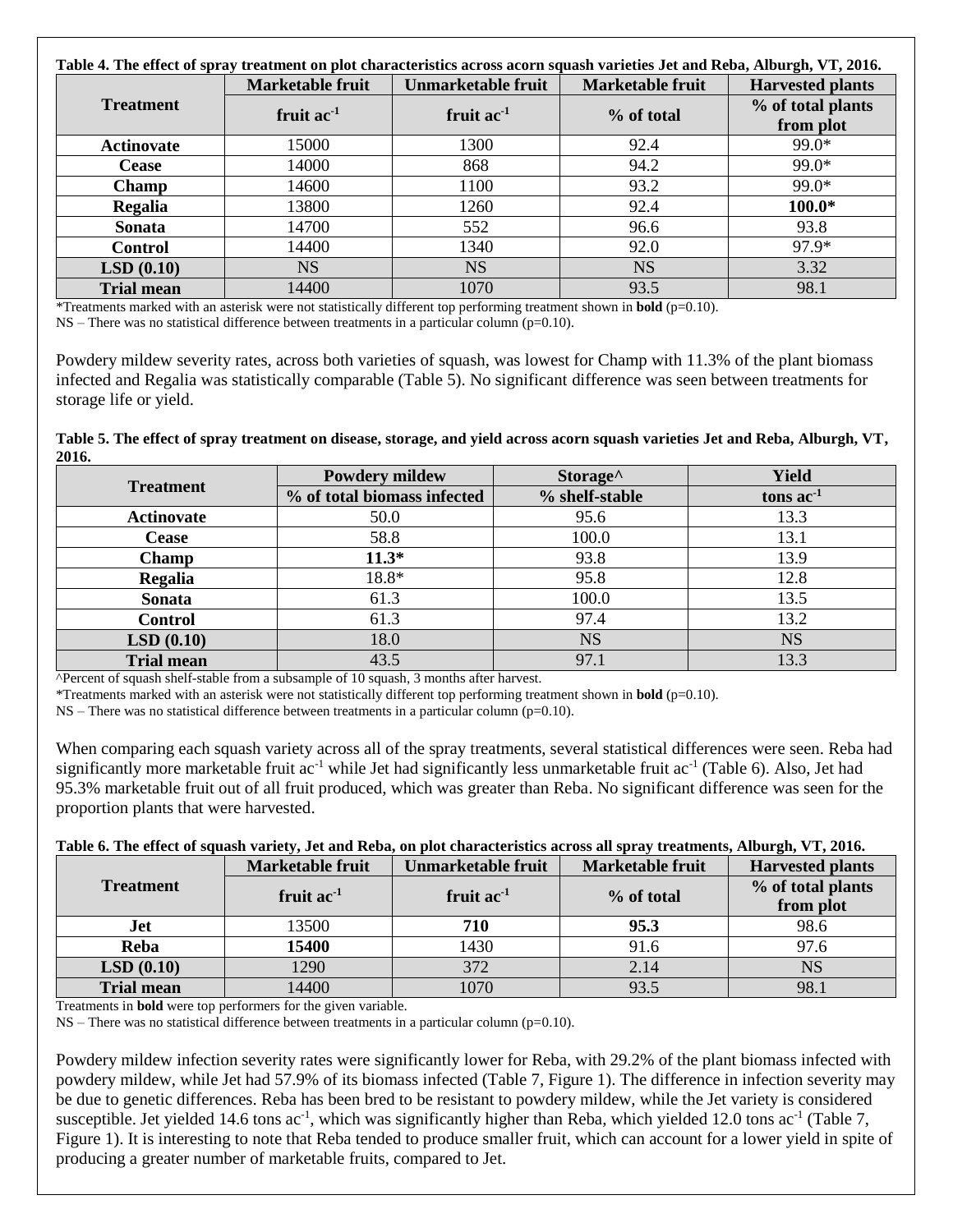**Table 7. The effect of acorn squash variety, Jet and Reba, on disease, storage, and yield across all spray treatments, Alburgh, VT, 2016.**

| <b>Treatment</b>  | <b>Powdery mildew</b>       | Storage <sup>^</sup> | <b>Yield</b>     |
|-------------------|-----------------------------|----------------------|------------------|
|                   | % of total biomass infected | % shelf-stable       | tons $ac-1$      |
| Jet               | 57.9                        | 99.1                 | 14.6             |
| Reba              | 29.2                        | 95.1                 | $\overline{2.0}$ |
| LSD(0.10)         | 10.4                        | <b>NS</b>            | 27               |
| <b>Trial mean</b> |                             | 97.1                 | 133              |

^Percent of squash shelf-stable 3 months after harvest.

Treatments in **bold** were top performers for the given variable.

NS – There was no statistical difference between treatments in a particular column (p=0.10).



**Figure 1. The effect of Jet and Reba varieties on yield across all spray treatments. Treatments with the**  same letter did not differ significantly from each other (p=0.10). Alburgh, Vermont, 2016.

## **Interaction of Variety x Biofungicide Treatment**

Interactions were observed between squash variety and biofungicide treatment. This indicates that the varieties responded differently to the treatments. This is partially expected since the varieties differed in their susceptibility to powdery mildew.

When comparing all spray treatments on plot characteristics for the acorn squash variety Reba, no significant differences were seen for marketable fruit, unmarketable fruit, or the percentage of plants that produced fruit and were harvested (Table 8).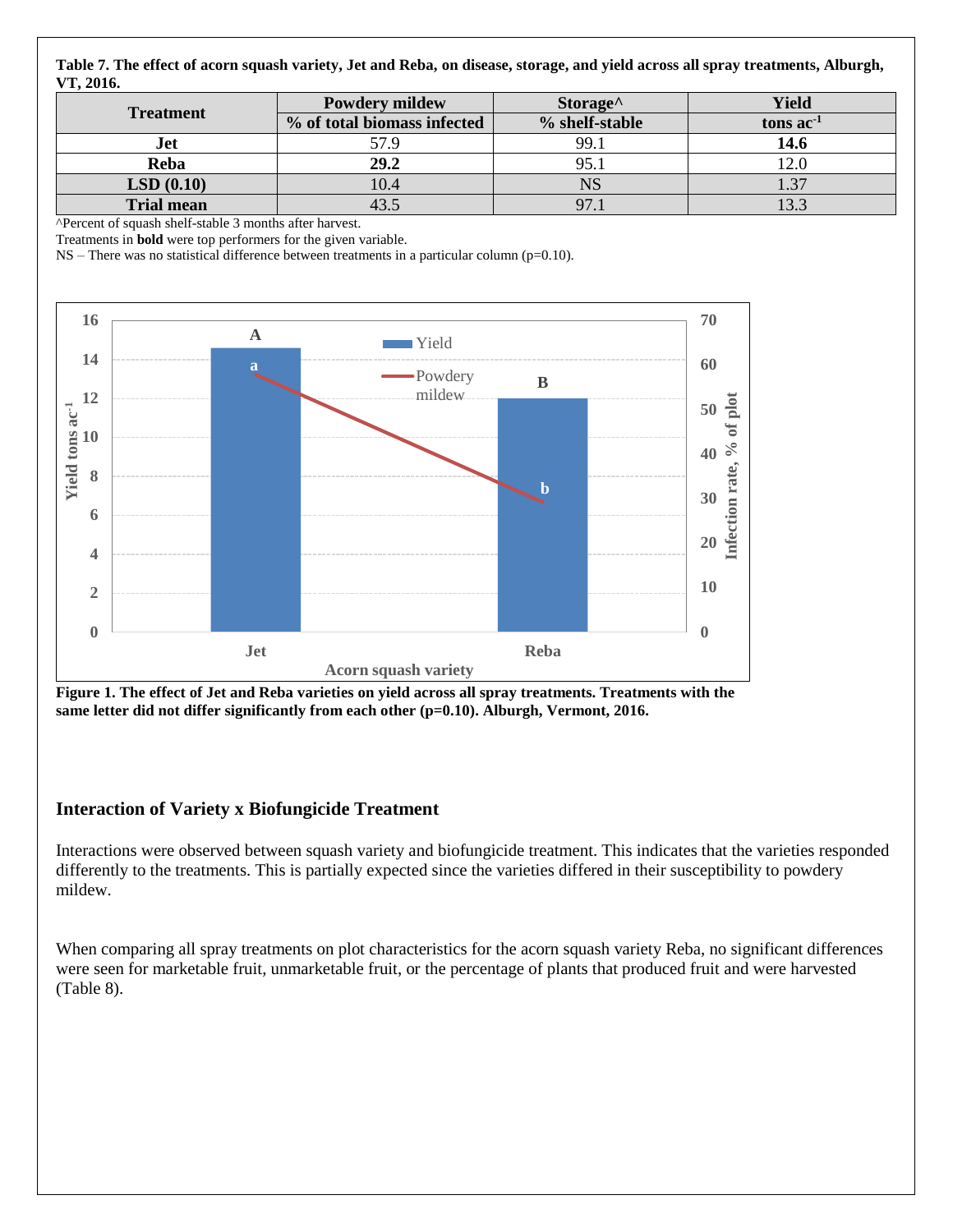| Table 8. The effect of spray treatments on plot characteristics for the acorn squash variety Reba, Alburgh, VT, 2016. |                  |                           |                  |                                |  |
|-----------------------------------------------------------------------------------------------------------------------|------------------|---------------------------|------------------|--------------------------------|--|
|                                                                                                                       | Marketable fruit | <b>Unmarketable fruit</b> | Marketable fruit | <b>Harvested plants</b>        |  |
| <b>Treatment</b>                                                                                                      | fruit $ac-1$     | fruit $ac^{-1}$           | % of total       | % of total plants<br>from plot |  |
| <b>Actinovate</b>                                                                                                     | 15800            | 1740                      | 50.0             | 98.0                           |  |
| <b>Cease</b>                                                                                                          | 14900            | 947                       | 94.1             | 100.0                          |  |
| <b>Champ</b>                                                                                                          | 14500            | 1580                      | 90.1             | 98.0                           |  |
| Regalia                                                                                                               | 14800            | 1820                      | 89.3             | 100.0                          |  |
| Sonata                                                                                                                | 16200            | 789                       | 95.2             | 91.7                           |  |
| <b>Control</b>                                                                                                        | 16000            | 1740                      | 90.6             | 98.0                           |  |
| LSD(0.10)                                                                                                             | <b>NS</b>        | <b>NS</b>                 | <b>NS</b>        | <b>NS</b>                      |  |
| <b>Trial mean</b>                                                                                                     | 15400            | 1430                      | 91.6             | 97.6                           |  |

 $NS$  – There was no statistical difference between treatments in a particular column ( $p=0.10$ ).

The acorn squash variety Reba, showed no significant difference for storage life or yield between spray treatments (Table 9). A significant difference was seen for the severity of powdery mildew infection, where Champ was the best performer at 8.75% of the plant biomass showing symptoms. Regalia and Actinovate showed statistically similar results for powdery mildew infection severity (Table 9, Figure 3).

### **Table 9. The effect of spray treatments on disease, storage, and yield for the acorn squash variety Reba, Alburgh, VT, 2016.**

| <b>Treatment</b>  | <b>Powdery mildew</b>       | Storage <sup>^</sup> | Yield       |
|-------------------|-----------------------------|----------------------|-------------|
|                   | % of total biomass infected | % shelf-stable       | tons $ac-1$ |
| <b>Actinovate</b> | $25.0*$                     | 93.8                 | 12.2        |
| <b>Cease</b>      | 40.0                        | 100.0                | 12.1        |
| <b>Champ</b>      | $8.75*$                     | 87.5                 | 11.6        |
| Regalia           | $16.25*$                    | 91.7                 | 11.0        |
| Sonata            | 50.0                        | 100.0                | 12.5        |
| <b>Control</b>    | 35.0                        | 97.5                 | 12.6        |
| LSD(0.10)         | 18.8                        | <b>NS</b>            | <b>NS</b>   |
| <b>Trial mean</b> | 29.2                        | 95.1                 | 12.0        |

^Percent of squash shelf-stable 3 months after harvest.

\*Treatments marked with an asterisk were not statistically different top performing treatment shown in **bold** (p=0.10).).

NS – There was no statistical difference between treatments in a particular column (p=0.10).

When comparing all spray treatments on plot characteristics for the acorn squash variety Jet, no significant differences were seen for marketable fruit, unmarketable fruit, or proportion of plants that produced fruit and were harvested (Table 10).

#### **Treatment Marketable fruit** | Unmarketable fruit | Marketable fruit | Harvested plants **fruit ac-1 fruit ac-1 % of total % of total plants from plot Actinovate** 14100 868 94.3 100.0 **Cease** 13200 789 94.2 97.9 **Champ** 14800 631 96.4 100.0 **Regalia** 12900 1 710 95.6 100.0 **Sonata** 13200 316 98.0 95.9 **Control** 12800 947 93.3 97.9 **LSD** (0.10)  $\vert$  NS  $\vert$  NS NS NS NS **Trial mean**  $\begin{array}{|c|c|c|c|c|} \hline \end{array}$  13500 1070 1070 95.3 1 98.6

**Table 10. The effect of spray treatments on plot characteristics for the acorn squash variety Jet, Alburgh, VT, 2016.**

 $NS$  – There was no statistical difference between treatments in a particular column ( $p=0.10$ ).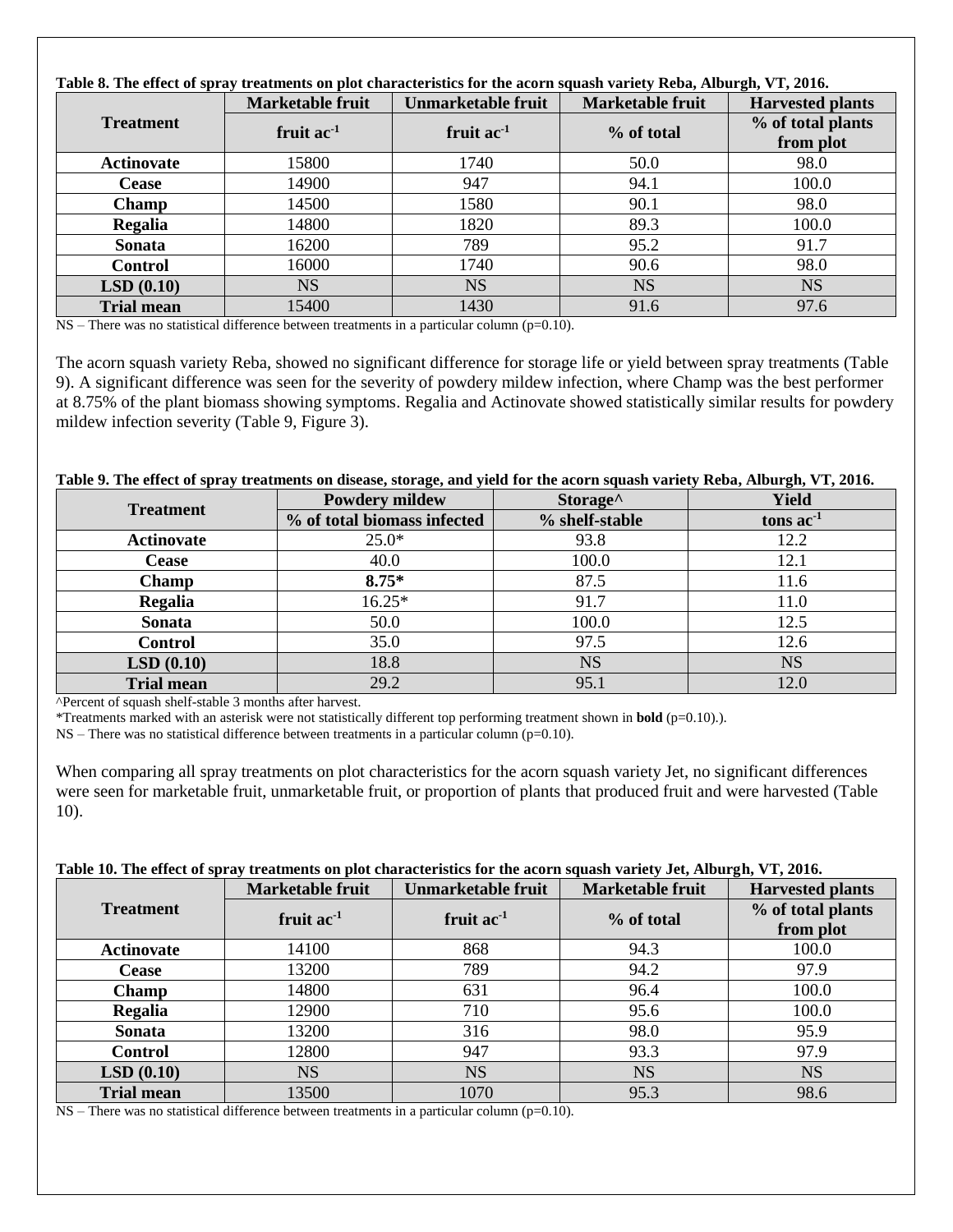No significant difference was seen for storage life or yield across all treatments for the squash variety, Jet (Table 11). A significant difference was seen for severity of powdery mildew symptoms on plant biomass, where Champ was the best performer at 13.8% of the plot diseased and Regalia showed statistically similar results (Table 11, Figure 2).

| <b>Treatment</b>  | <b>Powdery mildew</b>       | Storage <sup>^</sup> | <b>Yield</b><br>tons $ac-1$ |  |
|-------------------|-----------------------------|----------------------|-----------------------------|--|
|                   | % of total biomass infected | % shelf-stable       |                             |  |
| <b>Actinovate</b> | 75.0                        | 97.5                 | 14.4                        |  |
| <b>Cease</b>      | 77.5                        | 100.0                | 14.1                        |  |
| Champ             | $13.8*$                     | 100.0                | 16.2                        |  |
| Regalia           | $21.3*$                     | 100.0                | 14.5                        |  |
| Sonata            | 72.5                        | 100.0                | 14.5                        |  |
| <b>Control</b>    | 87.5                        | 97.2                 | 13.7                        |  |
| LSD(0.10)         | 32.3                        | <b>NS</b>            | <b>NS</b>                   |  |
| <b>Trial mean</b> | 57.9                        | 99.1                 | 14.6                        |  |

^Percent of squash shelf-stable 3 months after harvest.

\*Treatments marked with an asterisk were not statistically different top performing treatment shown in **bold** (p=0.10).

NS – There was no statistical difference between treatments in a particular column (p=0.10).



**Figure 2. The effect of spray treatments on powdery mildew infection rates for Jet and Reba acorn squash varieties. Treatments with the same letter did not differ significantly from each other (p=0.10). Alburgh, Vermont, 2016.**